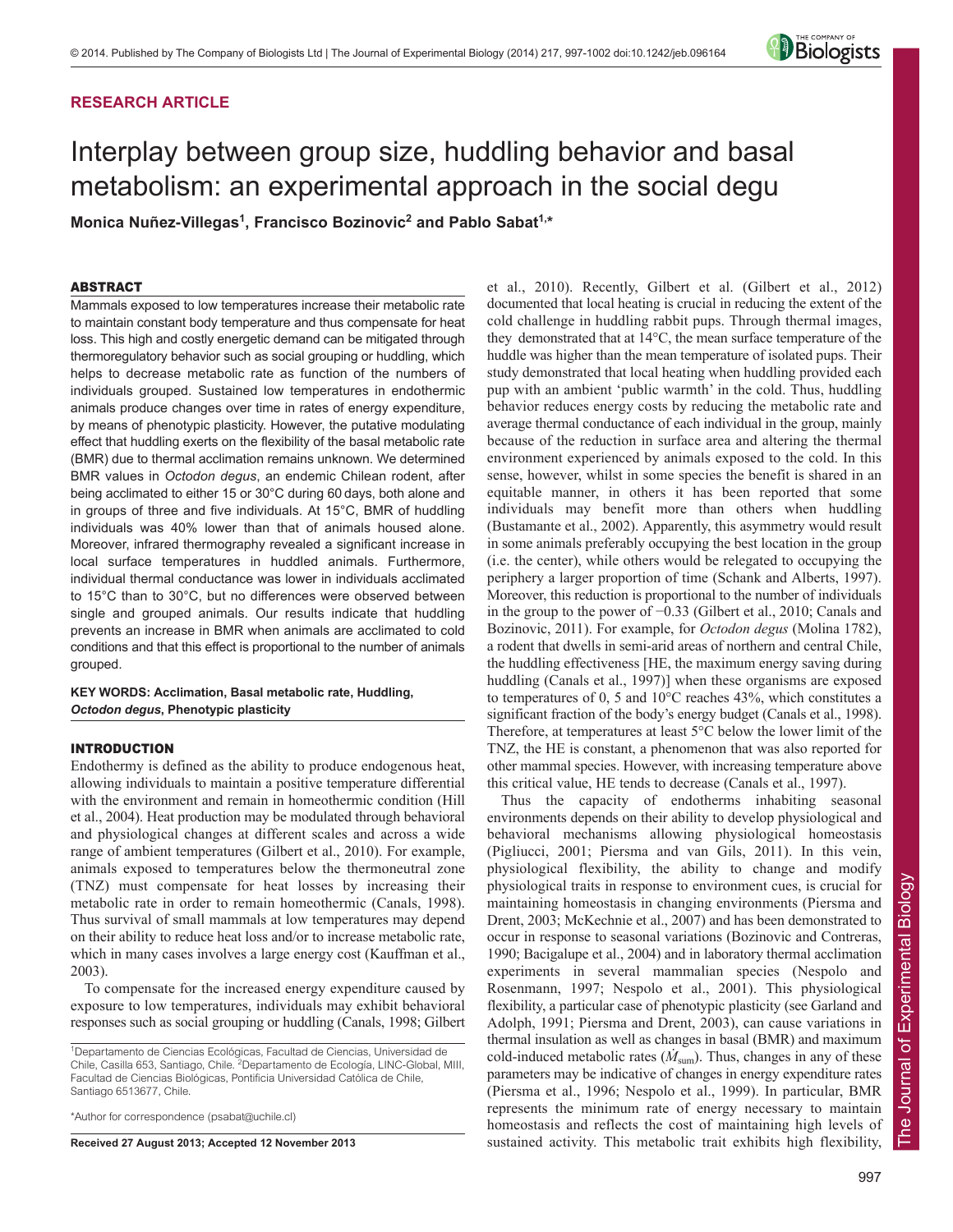which has been demonstrated in experiments in the laboratory by thermal acclimation (Nespolo and Rosenmann, 1997; Speakman, 2000). The reaction norm of BMR (i.e. a function that describes the changes in BMR as a function of acclimation temperature) exhibits a negative association, that is, endotherms acclimated to low temperatures commonly exhibited an increase in their BMR. Such an increase in BMR is thought to be related to the increase in maintenance costs of metabolically active organs when animals are faced with the high energy requirements of thermoregulation in the cold (see Cruz-Neto et al., 2003; McKechnie et al., 2007).

Experimental evidence has shown the existence of (1) decreased rates of individual energy expenditure (e.g. resting metabolic rate) in grouped organisms when exposed to temperatures lower than the TNZ and (2) a remarkable physiological flexibility of rates of energy expenditure when acclimated to different temperatures. In the former case, huddling allows energy savings during the grouping behavior, whereas physiological flexibility modifies the rates of energy expenditure in the medium term (e.g. weeks) in order to cope with the different thermoregulatory needs. However, to date, there is no evidence that the use of huddling may affect medium- to long-term rates of energy expenditure in endotherms, i.e. that huddling behavior affects the phenotypic response of individuals acclimated to different temperatures. The aim of the present study was to estimate the effect of social grouping on flexibility in BMR, transepidermal water loss and thermal conductance in *O. degus* or degus, a social rodent that exhibits huddling behavior both in captivity and in the wild (Ebensperger and Wallen, 2002) and dwells in highly seasonal environments of central Chile (Di Castri and Hajek, 1976). We test the hypothesis that the presence of huddling and group size plays a modulating role in the acclimation capacity of BMR in adults. Specifically, we predict that huddling will decrease or prevent an increase in BMR when animals are acclimated to cold conditions and that this effect is proportional to the number of animals grouped.

## RESULTS

After thermal acclimation, we found a significant effect of body mass on total BMR. The allometric equation relating BMR with body mass  $(M_b)$  was: BMR=7.9 $M_b^{0.53}$  ( $r^2$ =0.21,  $F_{1,25}$ =13.88, *P*=0.009). We also found a significant effect of acclimation temperature  $(F_{1,25} = 6.98, P = 0.014)$ , the number of individuals grouped  $(F_{2,25}=9.27, P=0.001)$  and the interaction between these two factors on mass-adjusted BMR (*F*2,25=6.92, *P*=0.004). The *post hoc* test revealed that mass-adjusted BMR of rodents acclimated individually at 15°C was greater than that observed in rodents acclimated individually at 30°C (Fig. 1). In groups of three, *O. degus* decreased mass-adjusted BMR by 15 and 7% when acclimated at 15 and 30°C, respectively (Fig. 1). Additionally, cold-acclimated animals in groups of three exhibited higher mass-adjusted BMRs than those of warm-acclimated animals in groups of three, but this difference appeared to be smaller than that observed in individually acclimated animals. Compared with those housed alone, in groups of five the decrease in mass-adjusted BMR was  $~40\%$  for degus acclimated to 15°C. However, there was no significant energy reduction for degus acclimated to 30°C. Finally, mass-adjusted BMRs of animals in groups of five individuals did not present significant differences between warm- and cold-acclimated groups. Furthermore, the mass-adjusted BMR of cold-acclimated animals in groups of three was similar to that of cold-acclimated animals in groups of five individuals. The same was true for warm-acclimated animals for these two groups. Also, we found a significant effect of acclimation temperature on thermal conductance in *O. degus*



**Fig. 1. Mass-adjusted basal metabolic rate in** *Octodon degus* **as a function of the number of individuals grouped after a thermal acclimation of 2 months to two temperature conditions.** The black bars represent the mean  $\pm$  s.e.m. basal metabolic rate (BMR) of animals acclimated to 15°C, and the white to 30°C. Similar letters denote nonsignificant difference between treatments by a Fisher *a posteriori* test.

(ANOVA,  $F_{1,29}$ =6.47, *P*=0.016; Table 1). Specifically, we found that the average individual conductance of animals was greater in rodents acclimated to 30°C than to 15°C (Fig. 2). However, we found no effect of group size  $(F_{2,29}=1.56, P=0.22)$  or the interaction between factors  $(F_{2,29}=0.90, P=0.41)$  on thermal conductance.

We found significant differences in measured temperatures between treatments (*F*9,71=165.9, *P*<0.0001). The *a posteriori* analyses showed that maximum surface temperature and mean contour temperatures were higher in grouped than isolated animals at 15°C, but not at 30°C. Moreover, at 15°C, the temperature of contact was higher than the contour temperatures of grouped and isolated animals (Fig. 2). We also found that the spatial location of individuals in the group was different between individuals  $(\chi^2=16.94, d.f.=4; P=0.02)$ . Some individuals spent more than five times as long in the center of the group than others. The 95% confidence intervals of the frequencies that each animal spent in the center of the group were:  $[0.06-0.24]$ ,  $[0.07-0.26]$ , [0.03–0.17], [0.17–0.40] and [0.26–0.51]. Finally, we found that solitary animals consumed significantly more food than grouped animals at 15°C, which in turn consumed more food than animals maintained at 30°C (Kruskal–Wallis ANOVA:  $H_{3,20}$ =16.63, *P*=0.001). In descending order, the food intake per animal was as follows: solitary animals at 15 $\degree$ C (29.98±4.87 g day<sup>-1</sup> animal<sup>-1</sup>) > grouped animals at 15°C (19.86±2.35 g day<sup>-1</sup> animal<sup>-1</sup>) > grouped animals at 30°C (10.47±2.17 g day<sup>-1</sup> animal<sup>-1</sup>) = solitary animals at 30 $^{\circ}$ C (8.02±1.70 g day<sup>-1</sup> animal<sup>-1</sup>).

## **DISCUSSION**

Our results confirm the previously demonstrated effect of short-term thermal acclimation on energy expenditure rates in endotherms. In fact, the difference in BMR between solitary cold- and warmacclimated animals can reach ca. 30%, which is in the range of the acclimation magnitudes reported for other rodent species in comparable studies (e.g. Novoa et al., 2005; Nespolo et al., 2001). However, our results demonstrate for the first time that huddling behavior exerts a modulatory effect on thermal acclimation of BMR in endotherms. Increasing the number of individuals to three animals per group and allowing them to huddle during acclimation led to a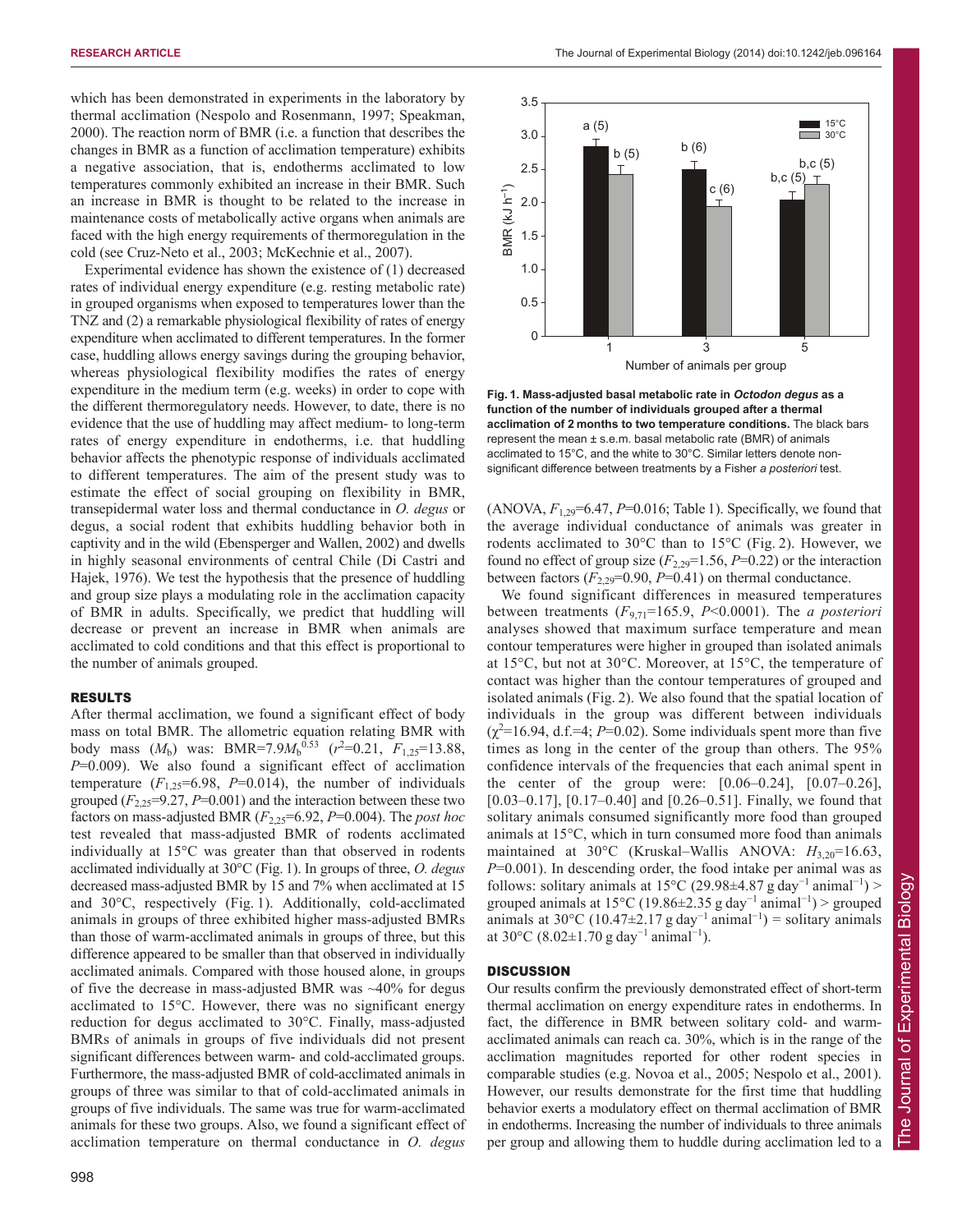| Group size    | Body mass (g) | $BMR (kJ h^{-1})$      | $C_{t}$ (J g <sup>-1</sup> h <sup>-1</sup> °C <sup>-1</sup> ) |  |
|---------------|---------------|------------------------|---------------------------------------------------------------|--|
| 15<br>رب<br>b | 152.27±12.20  | $2.78\pm0.24(8.7)$     | $0.67 \pm 0.25$                                               |  |
|               | 176.55±9.80   | $2.59\pm0.25(9.6)$     | $1.25 \pm 0.84$                                               |  |
|               | 148.37±17.70  | $1.96 \pm 0.45$ (23.1) | $1.30 \pm 0.38$                                               |  |
|               | 192.27±10.37  | $2.60 \pm 0.23$ (8.2)  | $1.50 \pm 0.33$                                               |  |
| v             | 157.44±8.16   | $1.92\pm0.36(18.8)$    | $1.72 \pm 0.17$                                               |  |
| b             | 146.33±13.60  | $2.19\pm0.32$ (14.6)   | $1.97 \pm 0.42$                                               |  |
|               |               |                        |                                                               |  |

**Table 1. Body mass, whole-animal basal metabolic rate (BMR) and wet thermal conductance (***C***t) of** *Octodon degus* **acclimated at either 15 or 30°C for 2 months individually or in groups of three and five** 

Data are presented as means  $\pm$  s.d. Coefficients of variation (%) are shown in parentheses.

reduction in the difference in BMR between temperatures. When animals were allowed to form groups of five individuals, BMR was lower than solitary animals when acclimated at 15°C, suggesting that degus were acclimated to different effective temperatures. In fact, huddling promotes local heating and reduces the cold challenge, because single degus experienced colder conditions compared with degus huddling in a group of five (Fig. 2), a phenomenon that has been also recently demonstrated in rabbit pups (Gilbert et al., 2012). It is therefore likely that the individual minimum energy requirement decreases in degus that huddle for long periods, as occurs with the energy expenditure of this species when grouped (Canals et al., 1989; Kotze et al., 2008). In this vein, the observed reduction in the acclimation response of individual BMR in grouped degus (ca. 40%) is comparable with the reduction of metabolic rate by means of huddling of grouped individuals in other mammal species [range: 11–50% (see Canals et al., 1989; Canals et al., 1998, Gilbert et al., 2010 and references therein)]. Moreover, the fact that individuals acclimatized at 30°C and maintained in groups of five individuals did not save significant amounts of energy agrees with the idea proposed by Canals et al. (Canals et al., 1998), which states that the huddling efficiency decreases at temperatures near the TNZ of the animal, which for *O. degus* corresponds to the range between 24 and 32°C (Rosenmann, 1977).

Thus huddling allows energy savings over at least two time scales. First, huddling induces metabolic depression of animals while grouped, as has been demonstrated previously (e.g. Canals et al., 1997). Second, our results strongly suggest that in degus acclimated to low temperatures and in groups of three or more individuals, individual energy expenditure (BMR) decreases compared with in degus subjected to the same temperatures but acclimated



**Fig. 2. The effect of group size on surface temperature in** *Octodon degus***.** (A) Thermal images are shown for isolated and huddling degus exposed to an ambient temperature of 15°C. Examples of measurements of the temperature of the perimeter  $(T_p)$ , maximum temperature  $(T_m)$  and temperature of the contact between individuals  $(T_c)$ are shown. (B) Surface temperatures of the back (maximum), perimeter and contact of isolated and huddling *Octodon degus* at 15 and 30°C. Similar letters denote nonsignificant differences between treatments by an *a posteriori* Fisher test.

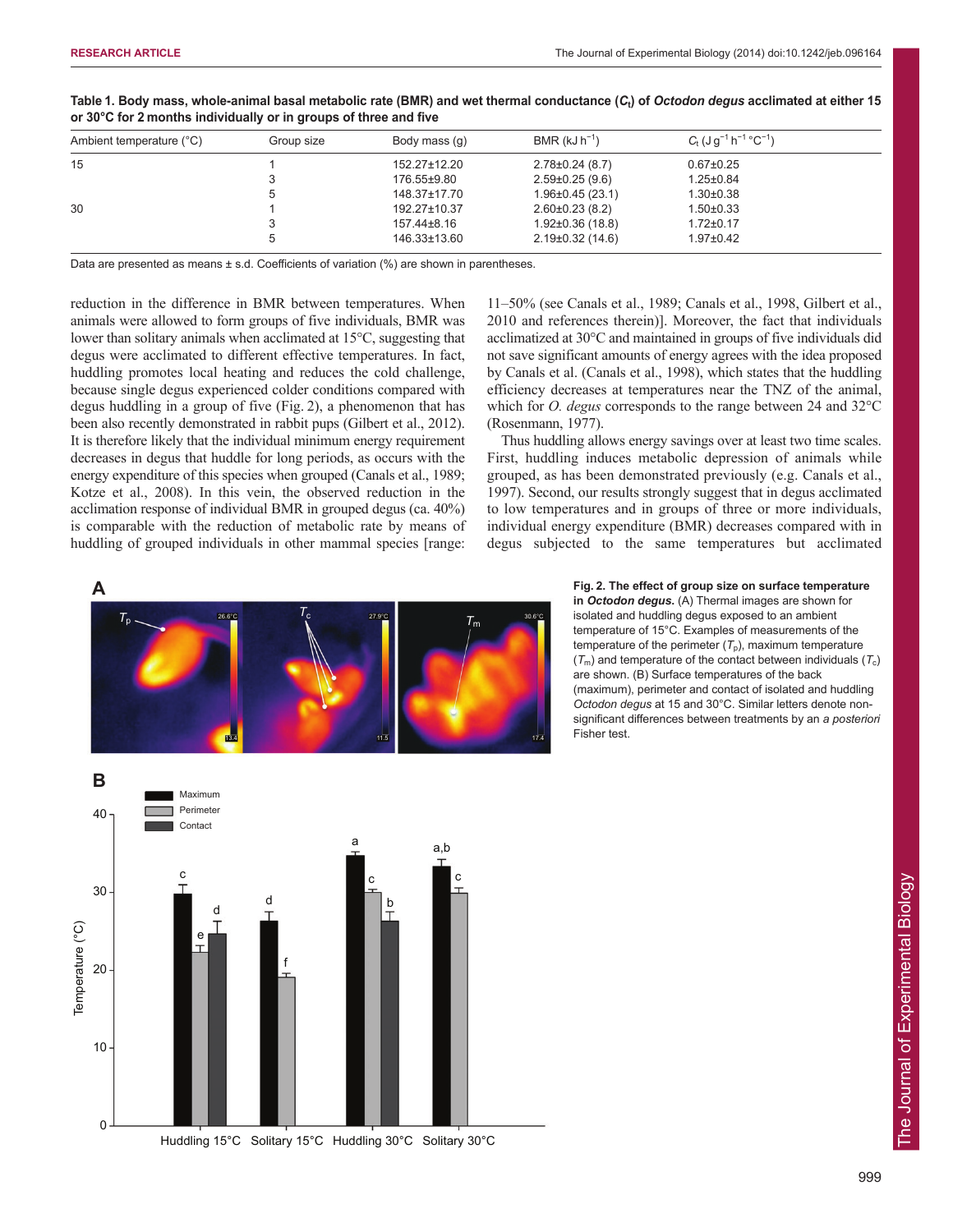individually. Huddling therefore helps mitigate the excessive expenditure of energy to maintain homeothermy, buffering the decreasing ambient temperature by decreasing its thermogenic response. This is also supported by the observed decrease in food consumption when animals were grouped at low temperatures. Interestingly, the low food consumption may lead to a decrease of the masses of digestive organs (not measured), which suggests that BMR changes may reflect changes in the mass of metabolically active organs. Accordingly, some studies have shown a significant increase in size of metabolically active organs such as the heart and liver when exposed to cold (Hammond et al., 2001; Naya et al., 2010). This possible proximal mechanism, not addressed in this paper, could be considered in future studies.

Energy economy may be beneficial for rodents inhabiting arid or semi-arid environments, where animals are exposed to large temperature variations and heterogeneous distribution of food (Scantlebury et al., 2006). The energy savings observed in the laboratory probably can also have consequences in the field. Thus, decreasing thermogenic response by means of huddling may lead to a decrease in food needs and thus an increase in the allocation of time to activities other than foraging. Alternatively, because energy is limited for animals, the energy saved by huddling may be allocated to other biological functions or activities, while acting as a selective pressure important for life in groups in rodents (Gilbert et al., 2012; Ebensperger and Wallen, 2002; Schradin et al., 2006). For example, in *O. degus*, some activities associated with foraging may be energetically costly, such as digging in dry areas with low humidity (Ebensperger and Bozinovic, 2000), exploration behavior in open spaces at low temperatures after foraging, and building burrows (Torres-Contreras and Bozinovic, 1997; Quispe et al., 2009). All these activities may increase the biological fitness of *O. degus*, particularly in periods of high energy demand such as winter and during the breeding season.

In this way, individuals can regulate the levels of energy expenditure to maintain their functional capabilities in variable thermal environments through plastic and adaptive changes in metabolic rate, and reassign the energy saved to other activities (Nespolo, 2000). However, Bozinovic et al. (Bozinovic et al., 2004) reported that the BMR in *O. degus* in the wild is not altered by seasonality in a Mediterranean environment of central Chile. Indeed, these authors found that the BMR remains unchanged throughout the year. Interestingly, the average BMR values reported for wild degus are very similar to those of cold-acclimated degus in groups of three and five individuals. As *O. degus* is a social rodent that lives in groups of four or more individuals sharing the same burrow system and performs huddling in nature, one might infer that thermoregulatory behavior such as huddling and its long-term effects could be a compensatory mechanism that helps maintain this rodent BMR relatively stable over the year.

There are several factors that can affect metabolic expenditure of animals performing huddling. Among the most important are decreasing body area exposed to the environment (Canals et al., 1998) and the local microclimate (Hayes et al., 1992). In agreement with that, our results revealed that the surface temperature of the entire group exposed to 15°C was higher than the surface temperature of solitary degus, and that such a difference is coupled with the increased temperature of the boundary of each animal when huddled (Fig. 2). An additional hypothesis, the so-called sociophysiological effect (Speakman and Rossi, 1999), states that there would be a decrease in metabolic rate of animals grouped because they tend to decrease their levels of anxiety when in proximity to conspecifics (Martin et al., 1980). However, the socio-physiological factor did not have a significant effect in this study, because individuals grouped in five and acclimated at 30°C did not exhibit a significant reduction compared with the BMR observed in solitary individuals (Fig. 1).

Furthermore, the decrease in energy expenditure individually within the group conducting huddling also has a per capita cost because the fuel consumed by thermogenesis is generated individually, although the benefits are shared by the group (Haig, 2008). In this vein, it is possible that some individuals could benefit more than others in huddling. Our video record revealed that some degus of our group treatments may have benefited more than others and thus decreased their BMR more, which is consistent with the observation of a higher coefficient of variation in BMR in grouped than in non-grouped acclimated degus. According to Bustamante et al. (Bustamante et al., 2002), small individuals of the rodent *Phyllotis darwini* are most favored by the larger individuals huddling, especially at temperatures below the TNZ. Further experimental studies will need to assess whether all individuals in the group performing huddling receive the same benefits, as for example, individuals who are dominant competitors and can occupy the best location in the center of the group (Schank and Alberts, 1997). In this vein, experiments of Bautista et al. (Bautista et al., 2008) showed that the offspring of rabbits (*Orytolagus cuniculus*) share the thermal advantages by moving continuously within the group. It would be interesting to study the effect of body size, ontogeny and social hierarchy within the group on the medium-term (acclimation effect) energy benefits of huddling in adult and juvenile *O. degus*. Furthermore, from a comparison viewpoint, it would also be interesting to perform acclimation experiments in other species that exhibit different degrees of sociability.

Individual thermal conductance of *O. degus* was lower only in individuals acclimated at 15°C, irrespective of group size. Thus the results of this study suggest that compared with the temperature factor, the grouping effect is not so important. It is possible that the metabolic changes due to huddling are less rigid than the changes that occur at the morphological level, such as increased length and density of the fur, which could in turn restrict their movement (Cutrera and Antinuchi, 2004). Future studies will then be necessary to determine the mechanisms that explain the association between metabolic changes and thermal conductance acclimatization *O. degus*.

The convergence of huddling behavior among animals is a well established evolutionary event, emperor penguins being a notable case (Gilbert et al., 2010). As such, it is possible that this phenomenon might also occur in other endotherms, including birds, in which it has been demonstrated can reduce energy expenditure by comparable amounts when huddling (MacKechnie and Lovegrove, 2001; Wojciechowski et al., 2011). In summary, during huddling, animals group together and maintain close bodily contact, which is particularly important for decreasing thermoregulatory costs and for increasing survival times when environmental conditions are harsh. Huddling induces metabolic depression without hypothermia and is mainly attributed to the reduced surface area to volume ratio of the huddling group and to the increase of effective temperature. The novelty of our results is that huddling not only decreases metabolic rate in individuals while grouped, but also provides significant energy savings at the individual level that persists after huddling. Finally, further studies are necessary to assess whether huddling behavior could modulate thermal acclimation in other species of endotherms.

# MATERIALS AND METHODS

Thirty-two adult individuals of *O. degus* were trapped with Shermann traps in autumn–winter 2011 in the Quebrada de la Plata, Chile (33°28′S, 70°54′W).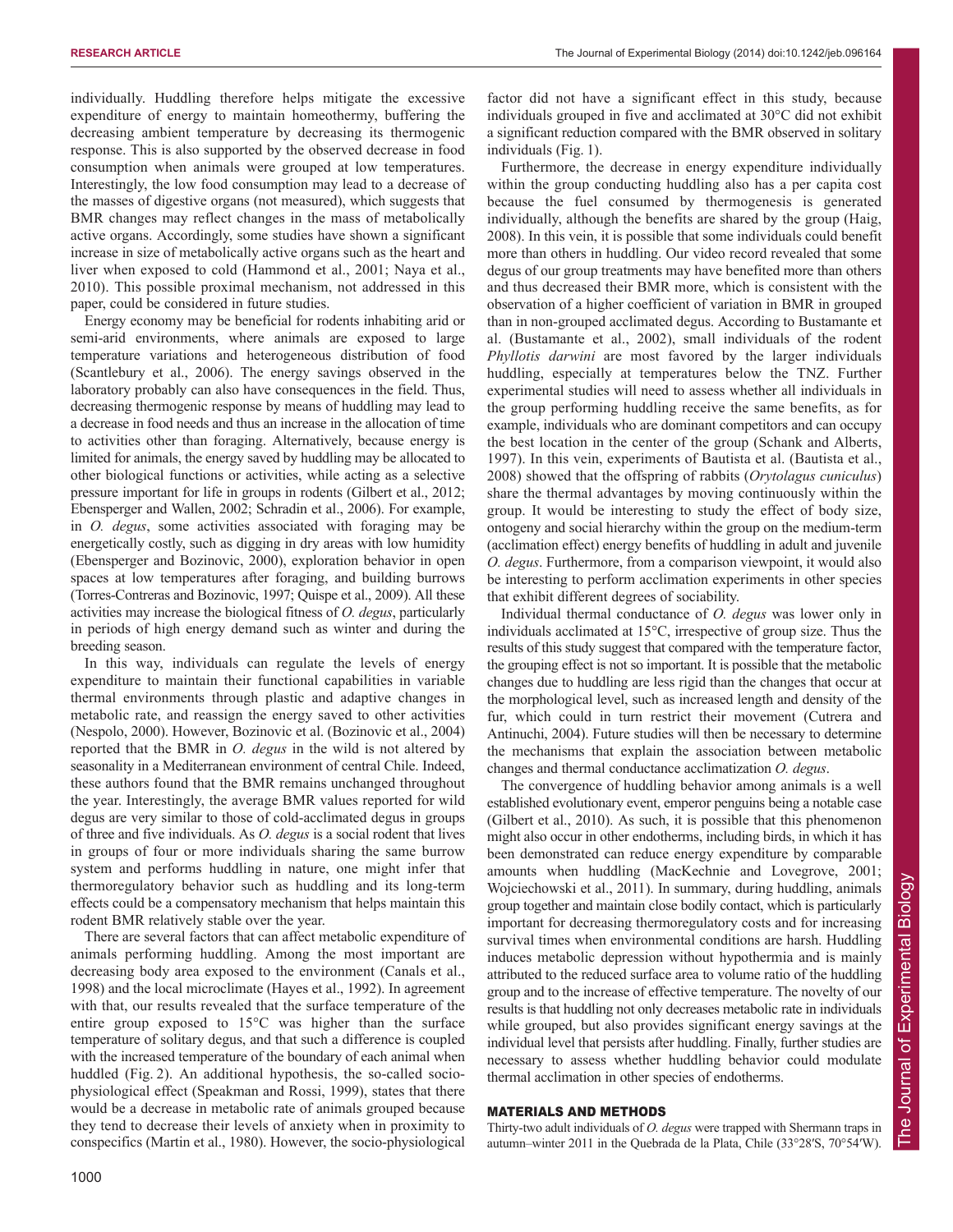Individuals were transported to the laboratory in Santiago, Chile, where they were kept in cages of  $2.0 \times 2.5 \times 2.0$  m (length  $\times$  width  $\times$  height) with food and water provided *ad libitum* for 1 month, to minimize the possible effects of the previous thermal experience (see Nespolo and Rosenmann, 1997). Then individuals were randomly divided into two groups of 16 individuals. One group was acclimatized at 15°C and the other at 30°C for 2months, with water and food provided *ad libitum* and with a photoperiod of 12 h:12 h light:dark. Each acclimation group was divided into three treatments: solitary individuals ( $n=5$ ), two groups of three ( $n=6$ ) and one group of five ( $n=5$ ) individuals in plastic cages ( $87 \times 33 \times 32$  cm, length  $\times$  width  $\times$  height). We decided to use a maximum size group of five because five individuals exhibited the largest energy savings by huddling in this species (Canals et al., 1989). All observations and measurements were performed on adult males and females with a body mass (mean  $\pm$  s.d.) of 173 $\pm$ 25.7 g (males) and 147.92 $\pm$ 23.76 g (females). No differences in body mass between sexes (*P*=0.1) or between groups of different size were found (*P*=0.09).

All protocols were approved by the Institutional Animal Care Committee of the University of Chile.

#### **Respirometry**

Following acclimation, BMR was measured as the oxygen consumption rate using a computerized open-flow respirometry system (Sable Systems, Henderson, NV). For BMR determinations, post-absorptive animals were placed individually in stainless steel metabolic chambers (5000 ml) for 12 h in the rest phase (night) in the dark at  $30.0\pm0.5^{\circ}$ C, which is within the TNZ zone of this species (Rosenmann, 1977). To calculate thermal conductance, we determined oxygen consumption at two temperatures below the TNZ (20 and  $10\pm1\degree C$ ) for at least 2 h or until a visual inspection of the recorded data allowed us to determine when steady-state conditions had been achieved. With these values of oxygen consumption, we estimated heat loss using the following equation:

$$
C = \frac{\Delta M}{\Delta T},\tag{1}
$$

where *C* is thermal conductance in  $Jg^{-1}h^{-1}C^{-1}$ ,  $\Delta M$  is the difference between metabolic rates measured at 20 and 10ºC, respectively, and ∆*T* is 10ºC. Values of oxygen consumption were transformed into Joules using the caloric equivalent of oxygen of 20.17 J ml<sup>-1</sup> O<sub>2</sub>. Briefly, external air (700 ml min<sup>−</sup><sup>1</sup> ) was drawn into the metabolic chamber by negative pressure created by a downstream vacuum pump controlled by a Sierra mass flowmeter/controller (Sierra Instruments, Monterey, CA), which was calibrated monthly with a volumetric flowmeter. Before arriving in the chamber, the air was dried using Drierite desiccant and passed through Bev-A-Line tubing (Thermoplastic Processes). The excurrent air from the metabolic chamber passed through Drierite, Baralyme and Drierite to remove water vapor and  $CO<sub>2</sub>$  gas before being passed through the  $O<sub>2</sub>$  analyzer (model FoxBox, Sable Systems). The open-flow respirometry system was calibrated with a known mixture of oxygen (20%) and nitrogen (80%) that was certified by chromatography (INDURA, Chile). Because  $CO<sub>2</sub>$  and water vapor were scrubbed before entering the  $O_2$  analyzer, oxygen consumption  $(\vec{V}_{O_2})$  was calculated according to Withers (Withers, 1977):

$$
\dot{V}_{\text{O}_2} = \text{FR} \times 60 \times \frac{F_{\text{O}_2} - F_{\text{E}_{\text{O}_2}}}{1 - F_{\text{O}_2}},\tag{2}
$$

where FR is the flow rate (ml min<sup>-1</sup>) and  $F_{102}$  and  $F_{102}$  are the fractional concentrations of  $O_2$  entering and leaving the metabolic chamber, respectively. In order to confirm that animals were euthermic after the metabolic trials  $(T_b=37-38$ °C), we recorded their rectal body temperature  $(T<sub>b</sub>)$  with a Cole Palmer 24-gauge copper-constantan thermocouple attached to a Digisense thermometer (model 92800-15). Outputs from the oxygen analyzer (%) were digitized using a Universal Interface II (Sable Systems) and recorded on a personal computer using data acquisition software (EXPEDATA, Sable Systems). Our sampling interval was 5 s. We averaged the  $O<sub>2</sub>$  concentration of the excurrent air stream over an entire record period of 30 min after the lower steady state was reached (following Bozinovic et al., 2009). To assess whether changes in thermal/huddling conditions were accompanied by changes in energy intake, we measured food consumption of grouped (*n*=5) and solitary animals at 15 and 30°C. At the end of the

acclimation period, animals were placed in metabolic cages to estimate food intake in 48-h trials. We fed animals with a known amount of pellet (rabbit food, Champion®) and after 48 h we collected the uneaten food. Samples were dried at 90 $^{\circ}$ C to constant mass ( $\pm$ 0.001 g), and the intake was calculated by subtracting the uneaten from the total offered food.

## Thermography and behavior

In a second experiment, the surface temperature of solitary degus and degus in groups of five was recorded at the end of acclimation periods using a thermal imaging camera FLIRi40 calibrated at FLIR Systems Brasil (2011, wwwFLIR.com). Images were recorded at a height of 1 m above the chamber and at two ambient temperatures of 15 and 25°C. Thermal images were analyzed using the ad hoc software FLIR QuickReport 1.3 SP1, with a fur emissivity 0.98. Surface temperatures were averaged from 10 images for each treatment taken at the end of the respirometry periods. The contour surface temperature of degus was determined by fitting a polygon around the individual animal in the case of isolated pups and around the entire huddle for grouped animals using the option 'isotherm' of the software. This isotherm is the average temperature along the polygon, which defines the limit above and below temperatures observed in the thermal image. The maximum temperature of degus was determined using the option 'area' of the software. After fitting the area of huddled or solitary animals, a unique maximum temperature value was recorded for each thermograph. Furthermore, we determined the temperature of contact between pairs of individuals in grouped animals using the option 'mobile', by fitting a line of contact between paired animals, dividing it into five sections and using the four points inside the sections in order to obtain the average surface temperature of contact between two animals. Then we averaged those temperatures to calculate the average temperature of contact of the entire group. Finally, in order to assess whether grouped animals constantly changed positions, we determine the proportion of time that each animal spent in various positions within the group. For this, we marked each individual with hair dye on the back and recorded ten 2-h films each in a group of five animals kept at 15°C. The measurements were performed at 1 m height using a Sony NP-FV50. The films were analyzed on a personal computer by recording the time each individual spent in the center, on the periphery of the group or isolated while engaged in huddling in groups of five individuals. In order to maximize the time that each animal was analyzed and because the groups are not always formed with the maximum number of individuals (i.e. five), video recordings were analyzed only when the animals spent more than 15 min clustered in groups of at least four individuals. The proportion of time that animals were engaged in such behavior approached 87%.

### Statistical analysis

We performed a general lineal model to compare BMR between treatments using log BMR and thermal conductance as the dependent variables; sex, temperature and the number of individuals in the group as fixed factors; and log body mass as the covariate. Because our analyses exhibited a nonsignificant effect of sex (*F*1,19=0.84, *P*=0.77 and *F*1,19=0.63, *P*=0.43, for BMR and *C*, respectively) this term was dropped from the models. Our analysis also revealed that thermal conductance was not related to body mass in degus  $(F_{1,30} = 0.99, r^2 = 0.03, P = 0.33)$ , thus, we only performed an ANOVA to test differences among experimental groups. Then a *post hoc* Fisher's test was performed to determine significant differences in mass-adjusted BMR (least square means calculated from ANCOVA) and thermal conductance between specific groups. To analyze the association between physiological variables and body mass, a simple linear regression was performed. All the data met the assumptions of the ANOVA. Surface and contour temperatures of the different experimental conditions (grouped and solitary at 15 and 30°C) were compared with one-way ANOVAs and then a *post hoc* Tukey's test was performed to check for specific differences among treatments. The proportion of time each animal spent in the center of the group was evaluated by means of counting the number of times each animal was viewed in this position in random analyses. Each tape record was analyzed through random selection of five periods of 6 min by trial (2 h each). We hence analyzed a total of 50 records for which we obtained 239 individual observations. We counted as positive when the subject was surrounded by at least two animals, and negative when